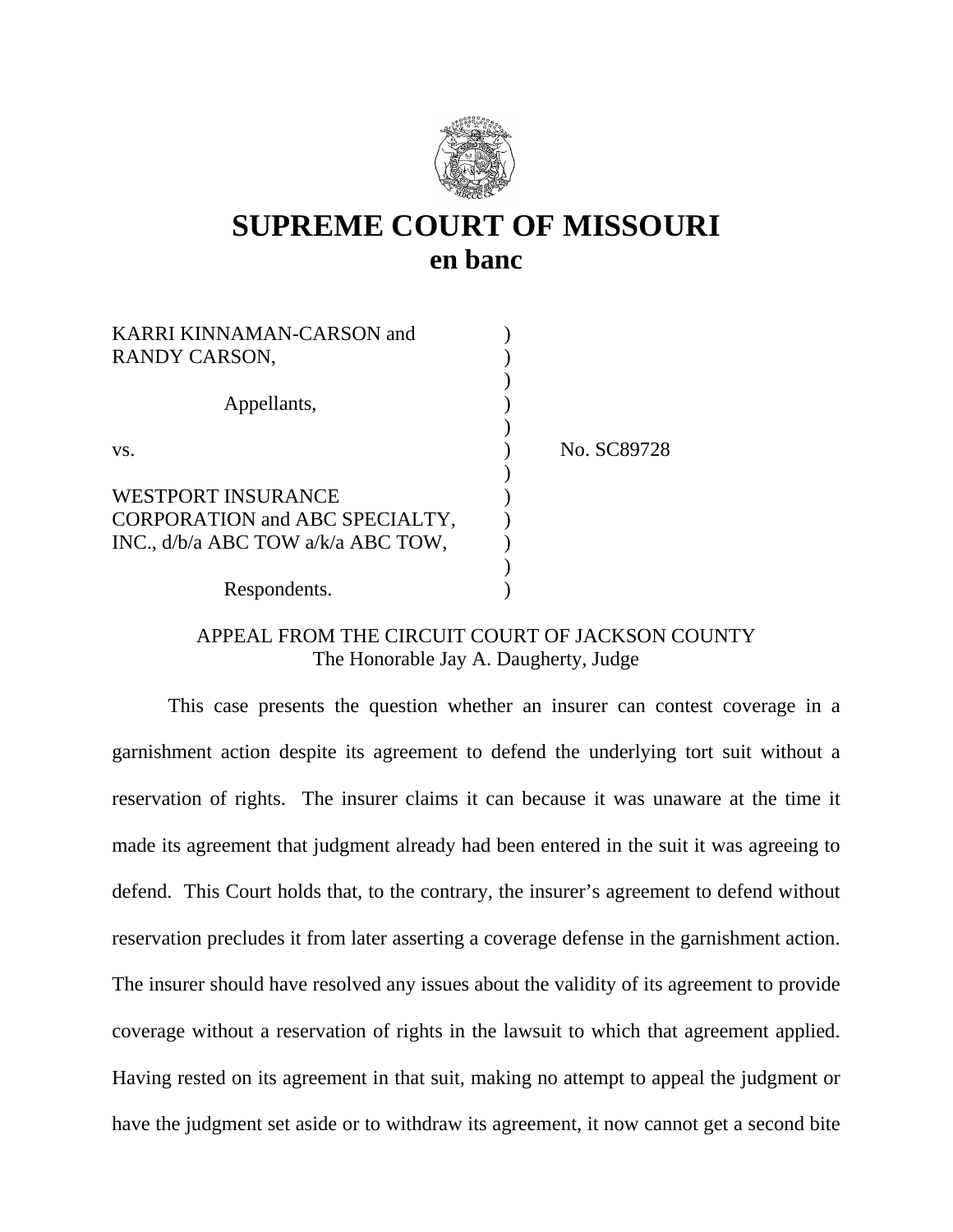at the apple by contesting coverage in this garnishment action as if it already had not waived its right to raise coverage defenses. The trial court erred in allowing the insurer to contest coverage and in granting summary judgment on the coverage issue. Reversed and remanded.

### *I. FACTUAL AND PROCEDURAL BACKGROUND*

Karri Kinnaman-Carson was injured in 2004 when her car was struck head on by an oncoming Honda Civic that crossed the center line of traffic. At the time of the accident, the Honda was owned by ABC Specialty, Inc., a towing company. Wallace Hopkins took the Honda from the control of ABC Tow without permission and gave it to a friend, Shannon Norton, to drive. With Mr. Hopkins in the passenger seat, Ms. Norton began driving north on Highway 7 in Blue Springs. She was very intoxicated, crossed the center line, and crashed head-on into Ms. Kinnaman-Carson's vehicle. Both Mr. Hopkins and Ms. Norton died in the accident, and Ms. Kinnaman-Carson suffered serious injuries.

On August 27, 2005, Ms. Kinnaman-Carson filed suit, alleging that Ms. Norton and ABC Tow were negligent, thereby causing her damages. Ms. Kinnaman-Carson's spouse sued for loss of consortium. On February 20, 2006, ABC Tow's insurer, Westport Insurance Corporation, through Claims Management Services, Inc., sent a one-page transmission to ABC Tow stating that coverage for the Carsons' claims would be denied. On February 28, 2006, Westport sent ABC Tow's attorney a more detailed letter denying coverage and refusing to provide a defense.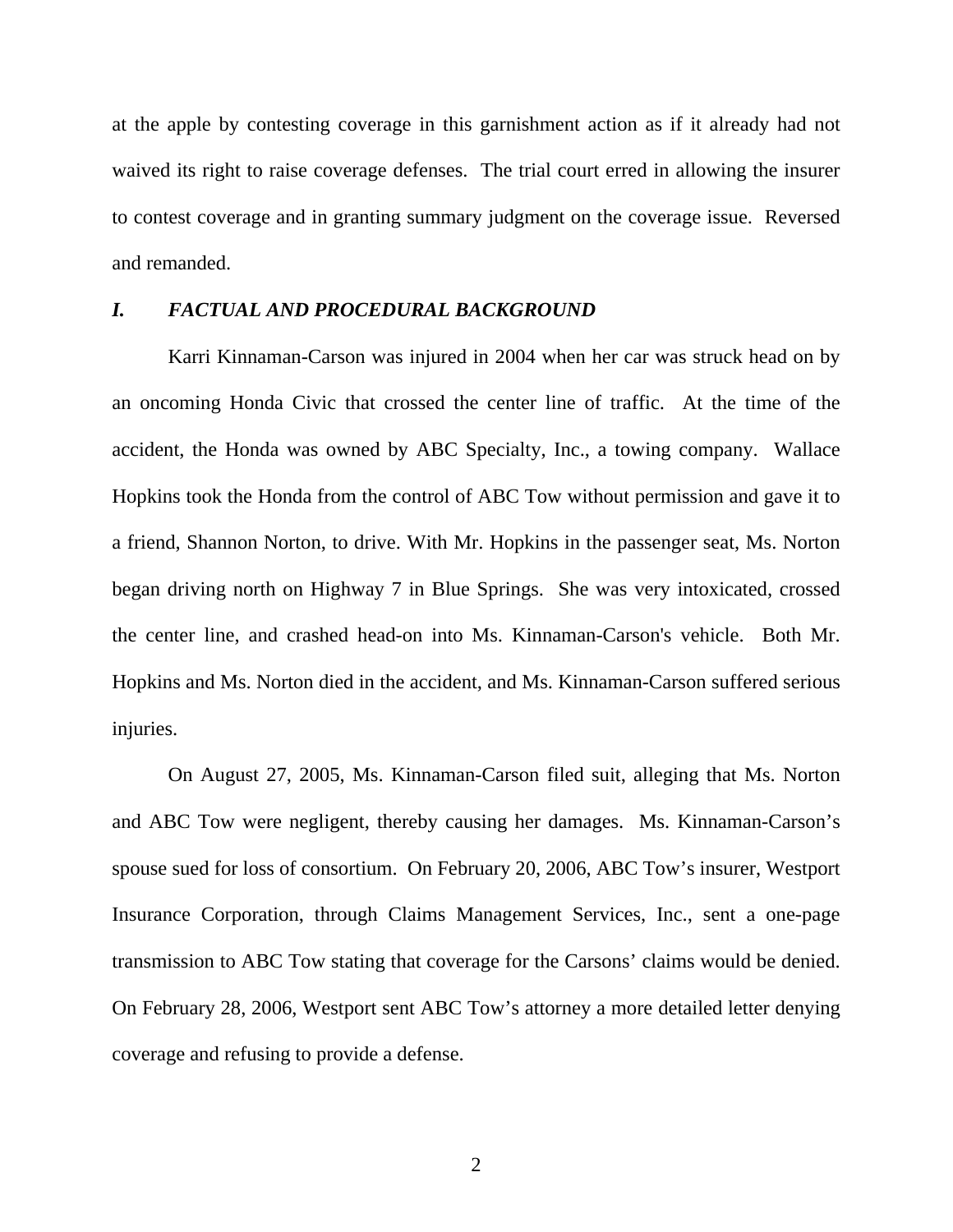The Carsons filed an amended petition on June 12, 2006, alleging additional theories of recovery against ABC Tow, including negligent hiring, training and supervision of its employees and negligent implementation of security measures to prevent the unauthorized use of stored vehicles. ABC Tow sent the amended petition to Westport and again asked it to defend the suit and provide coverage. On August 1, 2006, not having received a response from Westport, the Carsons and ABC Tow entered into a settlement agreement pursuant to section 537.065, RSMo 2000.<sup>[1](#page-2-0)</sup>

On August 15, 2006, Westport sent ABC Tow a letter stating that it had reviewed the amended petition and "made the decision to defend our insured under a reservation of rights." The next day, August 16, 2006, ABC Tow notified Westport that it had received Westport's letter "dated some 65 days after the amended Petition was mailed to your company. Please be advised that we would respectfully reject your company's belated offer to defense under a reservation of rights."

<span id="page-2-0"></span><sup>1</sup> As permitted by section 537.065, the agreement provided that ABC Tow would permit the Carsons to take a judgment against it in an amount not to exceed \$1.7 million, with the understanding that the Carsons would not levy or execute this judgment against ABC Tow. Section 537.065 provides in relevant part:

Any person having an unliquidated claim for damages against a tort-feasor, on account of bodily injuries or death, may enter into a contract with such tort-feasor or any insurer in his behalf or both, whereby, in consideration of the payment of a specified amount, the person asserting the claim agrees that in the event of a judgment against the tort-feasor, neither he nor any person, firm or corporation claiming by or through him will levy execution, by garnishment or as otherwise provided by law, except against the specific assets listed in the contract and except against any insurer which insures the legal liability of the tort-feasor for such damage and which insurer is not excepted from execution, garnishment or other legal procedure by such contract. Execution or garnishment proceedings in aid thereof shall lie only as to assets of the tort-feasor specifically mentioned in the contract or the insurer or insurers not excluded in such contract.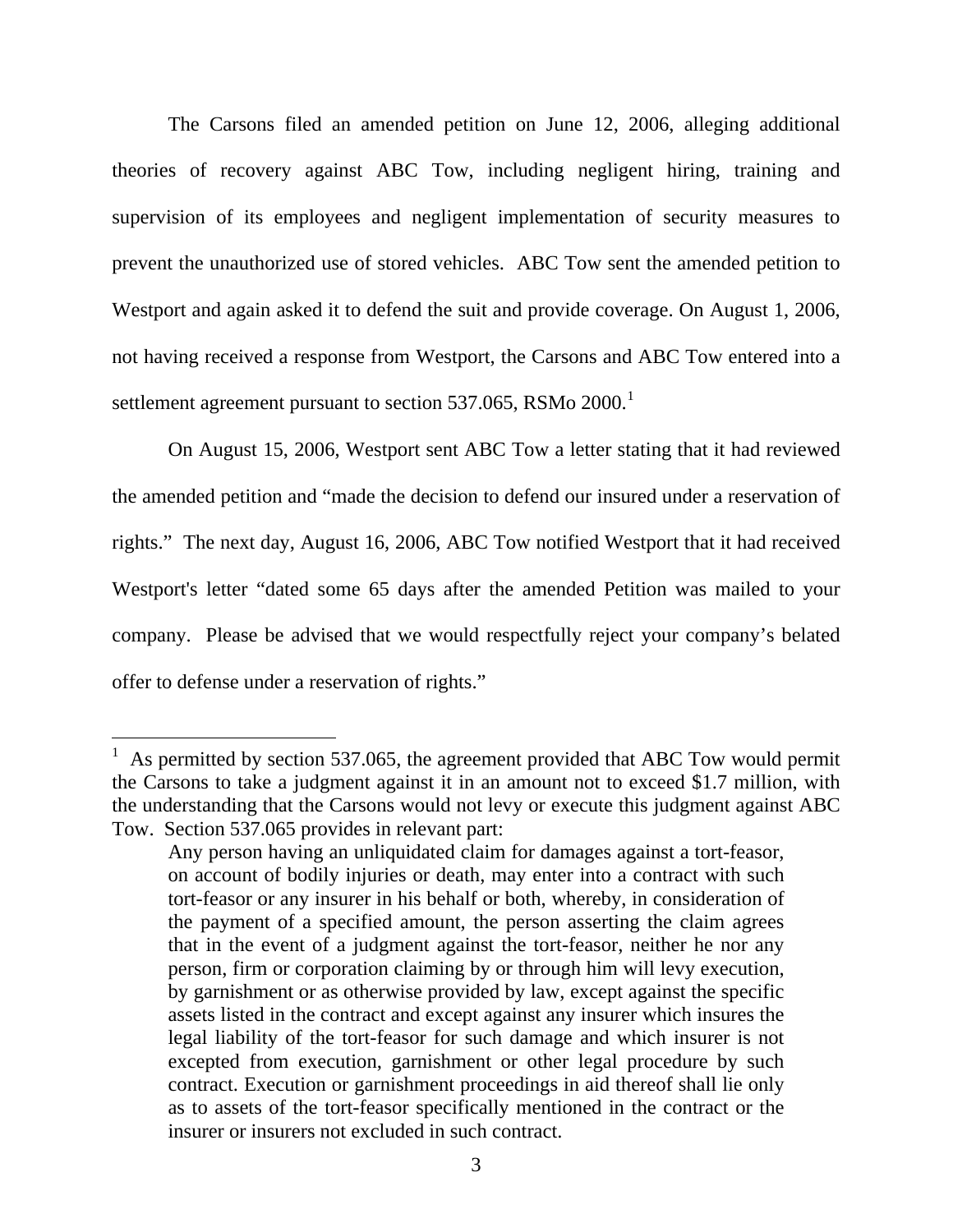Two weeks later, on August 29, 2006, the court heard evidence as to liability and damages. On August 31, 2006, the court entered judgment against ABC Tow and in favor of Ms. Kinnaman-Carson for \$1,074,128 and in favor of Randy Carson for \$300,000. The record does not show when the court's judgment was transmitted to the clerk, but it was not entered in the court's docket until September 14, [2](#page-3-0)006.<sup>2</sup>

The following week, on September 22, 2006, Westport's counsel notified ABC Tow that Westport had dropped its reservation of rights and agreed to defend the suit without reservation. Despite sending this letter, and although it had been given notice of the suit early in 2005 and offered to defend the ongoing suit with a reservation of rights in mid-August 2006, Westport apparently had not been monitoring the progress of the suit and was unaware of the judgment entry. It never entered its appearance in the suit after sending the September 22, 2006, letter agreeing to defend the suit, even though the judgment did not become final and the time for appeal did not expire until after the September 22 agreement. [3](#page-3-1)

<span id="page-3-0"></span><sup>2</sup> In *Coffer v. Wasson-Hunt***, --S.W.3d-- (Mo. banc 2009) (No. SC89605, decided March 19, 2009),** this Court held that a judgment was entered when it was signed and forwarded to the clerk, who formally sent it to the parties on the same day it was signed as the judgment of the court, and not when a docket entry was made reflecting the judgment some seven weeks later. Here, the record does not show when the judgment was forwarded to the clerk or the parties, and therefore it is not clear whether it became final upon signing on August 31, 2006, or upon entry on the docket on September 14, 2006.

<span id="page-3-1"></span> $3$  If the judgment was not final until entered on the docket September 14, then it did not become appealable until 30 days later, October 14; if the August 31 signing of the court's decision is considered the date the judgment was entered, it did not become final and appealable until September 30. Both dates are after Westport agreed to defend.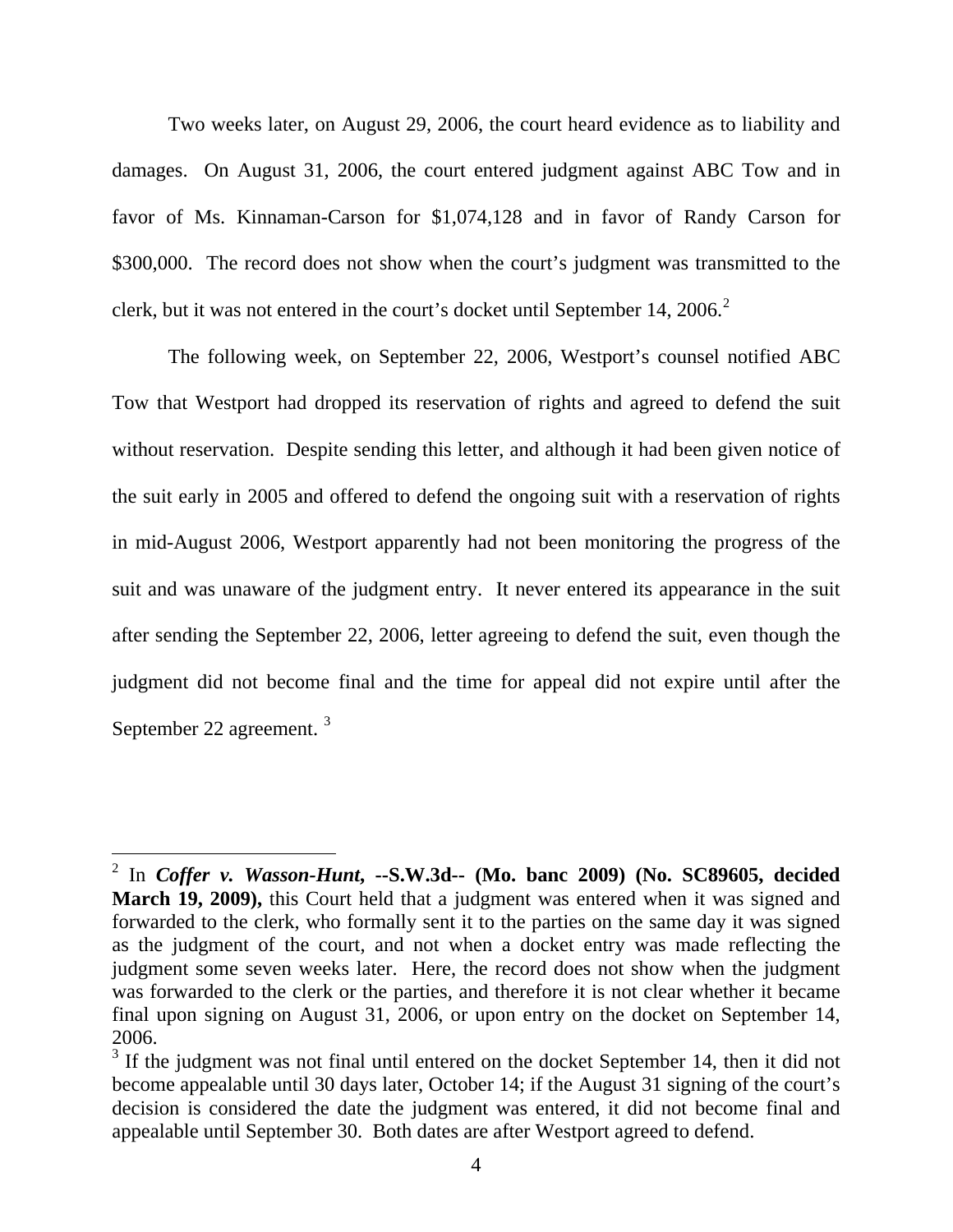It is unclear when Westport first found out about the settlement and judgment because that notice is not in the record.<sup>[4](#page-4-0)</sup> What is clear is that Westport neither made an attempt to file a motion for new trial in the time remaining before the judgment became final, nor filed a timely appeal, nor sought permission to file an appeal out of time pursuant to Rule 81.07, nor filed a motion to set aside the judgment under Rule 74.06, nor attempted to withdraw its agreement to defend without a reservation of rights.

Westport instead sat silent in the underlying lawsuit and did nothing until the Carsons filed their garnishment action. That petition asserted that the Carsons had obtained a judgment against Westport's insured, ABC Tow, for \$1,374,128 and that Westport had agreed to defend the suit without a reservation of rights and demanded payment.

Westport conceded in its answer to the garnishment petition that it had withdrawn its initial position that it only would defend with a reservation of rights and that it had agreed to defend ABC Tow without a reservation of rights but nonetheless denied coverage. Westport then filed a motion for summary judgment alleging that the first paragraph of Exclusion G of ABC's policy excluded coverage. The court granted

-

<span id="page-4-0"></span><sup>&</sup>lt;sup>4</sup> Westport indicates it learned of the judgment when the Carsons demanded payment after the appeal time ran, but this necessarily presupposes that the judgment was entered August 31 and became final 30 days thereafter; if the judgment is considered to have been entered only when entered on the record on September 14, the appeal time would not have run until October 24, some eight days after the garnishment petition was filed.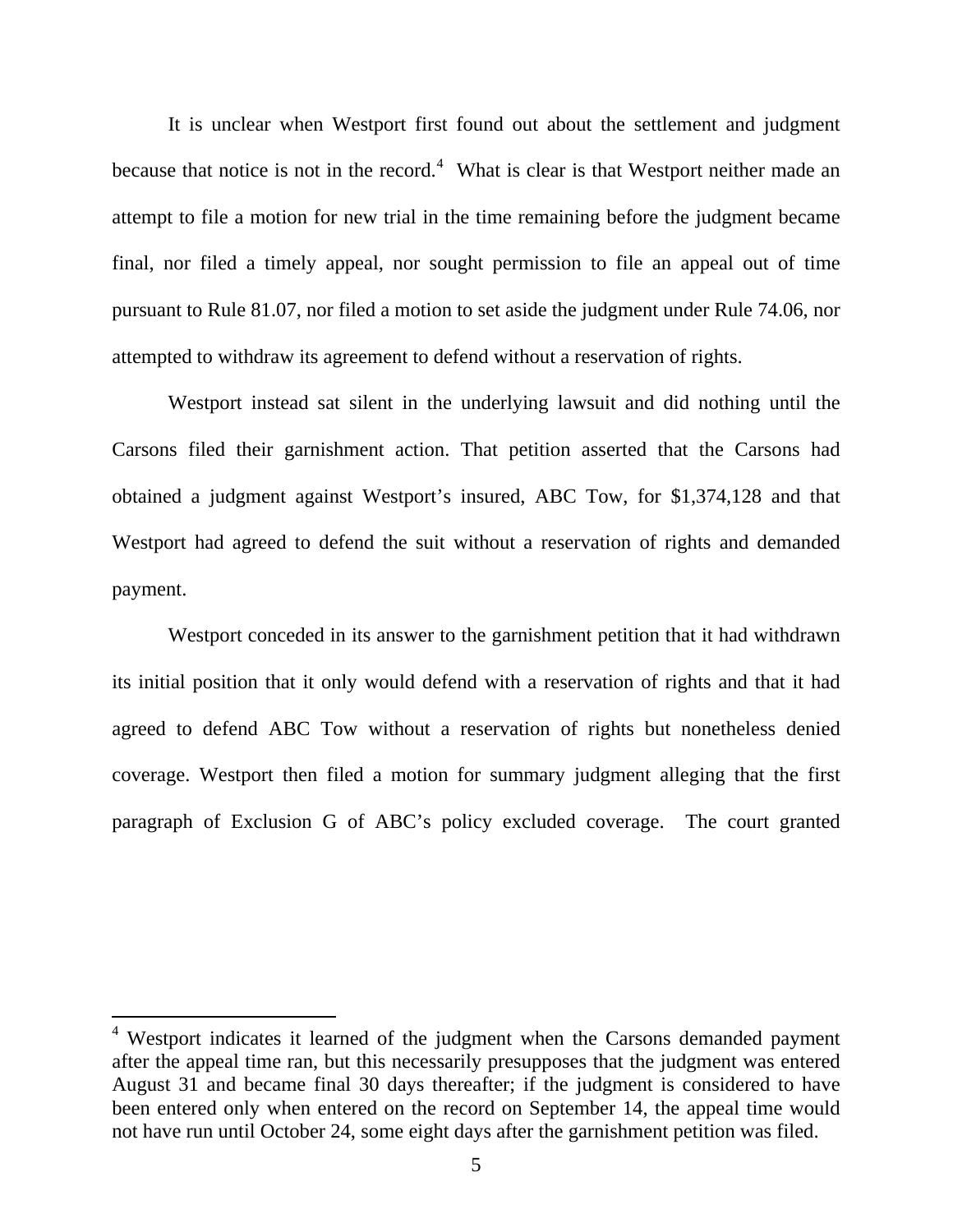Westport's motion for summary judgment in the garnishment action. The Carsons appealed. Following a decision of the court of appeals, this Court granted transfer.<sup>[5](#page-5-0)</sup>

# *II. WESTPORT IS BOUND BY ITS AGREEMENT TO DEFEND WITHOUT A RESERVATION OF RIGHTS*

Appellate review of the grant of summary judgment is *de novo*. *Southers v. City of Farmington***, 263 S.W.3d 603, 608 (Mo. banc 2008)**. The Court reviews the record in the light most favorable to the party against whom summary judgment was entered. *Id.* "The criteria on appeal for testing the propriety of summary judgment are no different from those which should be employed by the trial court to determine the propriety of sustaining the motion initially." *ITT Commercial Finance Corp. v. Mid-America Marine Supply Corp.***, 854 S.W.2d 371, 376 (Mo. banc 1993)** (internal quotation omitted). "Summary judgment will be upheld on appeal if: (1) there is no genuine dispute of material fact, and (2) the movant is entitled to judgment as a matter of law." *Id* 

 Generally, "an insurance company can effect a proper reservation of rights when the company provides notice to an insured that its defense of an action should not be construed as a waiver of any policy defense and the insured accepts the defense of the action without protest and with full knowledge of the position of the insurance company of its right to assert non-liability." *Atlanta Cas. Co. v. Stephens***, 825 S.W.2d 330, 333 (Mo. App. 1992)**. An insured has the right to reject a tendered defense with a reservation

<span id="page-5-0"></span> $<sup>5</sup>$  The Carsons raise four points on appeal. The first three points allege that the court erred</sup> in granting summary judgment in favor of Westport because exclusions in the insurance contract do not preclude coverage of the Carsons' claims. The fourth point alleges that Westport waived its coverage defenses when it agreed to defend without a reservation of rights. As the fourth point is dispositive, the Court does not reach the other issues raised.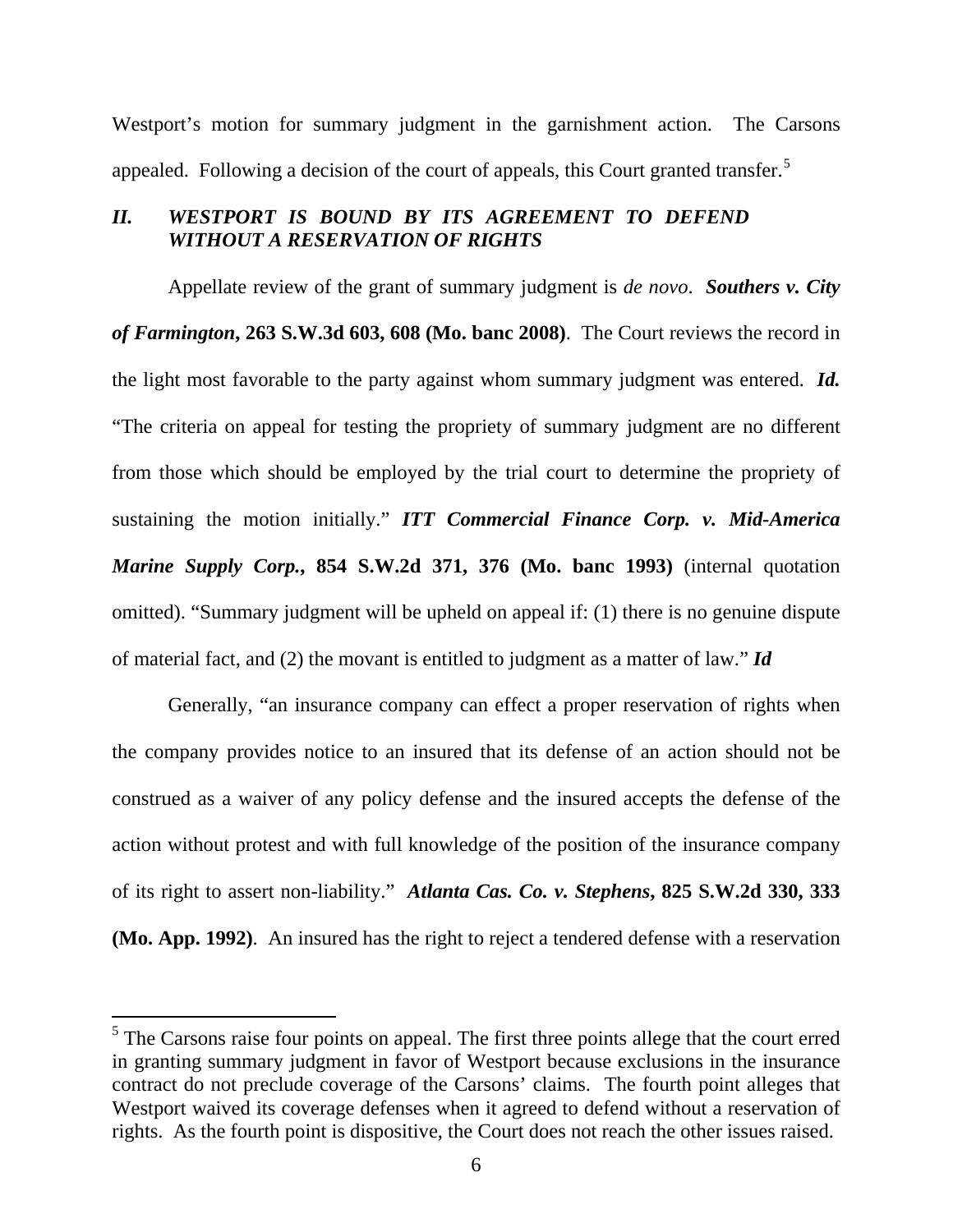of rights. *State Farm Mut. Auto. Ins. Co. v. Ballmer***, 899 S.W.2d 523, 527 (Mo. banc 1995)**.

"Should the insured reject the defense, the insurer then has one of three options: (1) … represent the insured without a reservation of rights defense; (2) … withdraw from representing the insured altogether; or (3) … file a declaratory judgment action to determine the scope of [the] policy's coverage." *Truck Ins. Exchange v. Prairie Framing, L.L.C.***, 162 S.W.3d 64, 88 (Mo. App. W.D. 2005).**

Here, Westport chose the first option: It agreed to defend the underlying personal injury action without a reservation of rights. This foreclosed it from the option of filing a declaratory judgment action to determine coverage. It seeks in this suit to accomplish that same purpose by defending the garnishment as if it had not agreed to defend the underlying suit. It is well-settled, however, that "defending an action with *knowledge* of noncoverage under a policy of liability insurance without a non-waiver or reservation of rights agreement … precludes the insurer from subsequently setting up the fact and defense." *Mistele v. Ogle***, 293 S.W.2d 330, 334 (Mo. 1956)**; *see also State Farm Mut. Auto. Ins. Co. v. MFA Mut. Ins. Co.***, 485 S.W.2d 397, 402 (Mo. 1972)** (MFA insurance estopped from denying coverage when it undertook to defend its insured in damage suit and took complete charge and control of that suit).

Westport acknowledges the usual rule but argues that it was its insured's burden to prove the agreement to defend without a reservation of rights once it moved for summary judgment.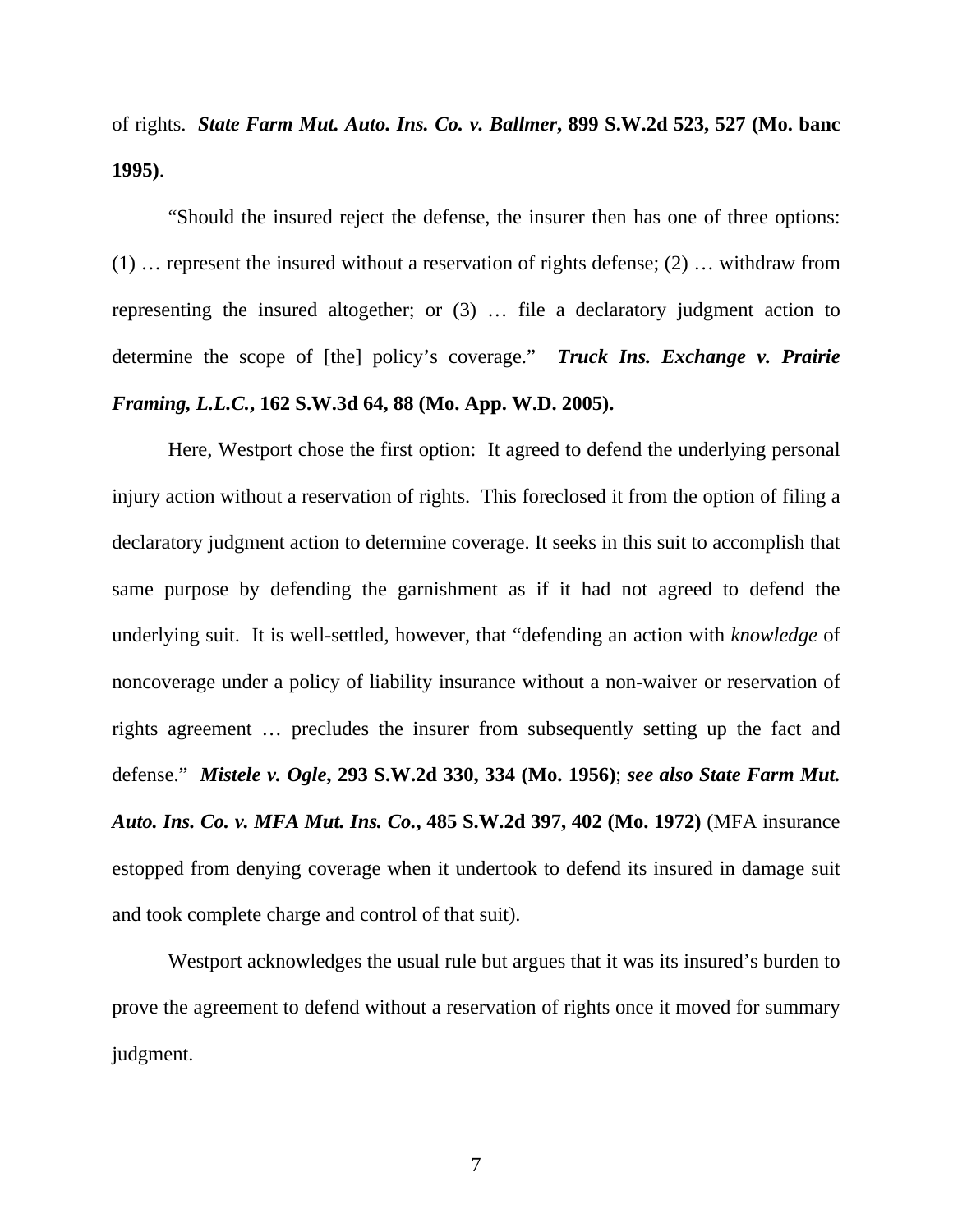"The movant bears the burden of establishing both a legal right to judgment and the absence of any genuine issue of material fact required to support the claimed right to judgment." *Lewis v. Biegel***, 204 S.W.3d 354, 356 (Mo.App. 2006)** (internal quotation omitted). The trial court is prohibited from granting summary judgment, even if no responsive pleading is filed in opposition to a summary judgment motion, unless the facts and the law support the grant of summary judgment. In *Landstar Investments II, Inc. v. Spears***, 257 S.W.3d 630, 632 (Mo. App. S.D. 2008),** the court noted that "Appellant failed to file a response to Landstar's motion for summary judgment and '[by] reason of [her] failure to deny those statements in the manner specified in Rule  $74.04(c)(2)$ , those facts were admitted.'" Nevertheless, the court stated, "for Landstar to be entitled to summary judgment, the admitted facts must establish its right to judgment as a matter of law." *Id.* 

Westport claims that, in this case, the admitted facts established its right to summary judgment on the issue of coverage. But before reaching that question, this Court must determine whether Westport waived its right to raise that defense. While it is true that the Carsons did not raise the reservation of rights issue in their opposition to Westport's summary judgment motion itself, they did not need to do so because Westport already had admitted in its answer that it had agreed to defend without a reservation of rights, and nothing in Westport's summary judgment motion countered that admission. The facts admitted in Westport's answer, not countered in its summary judgment motion, establish that it is not entitled to raise the defense of noncoverage.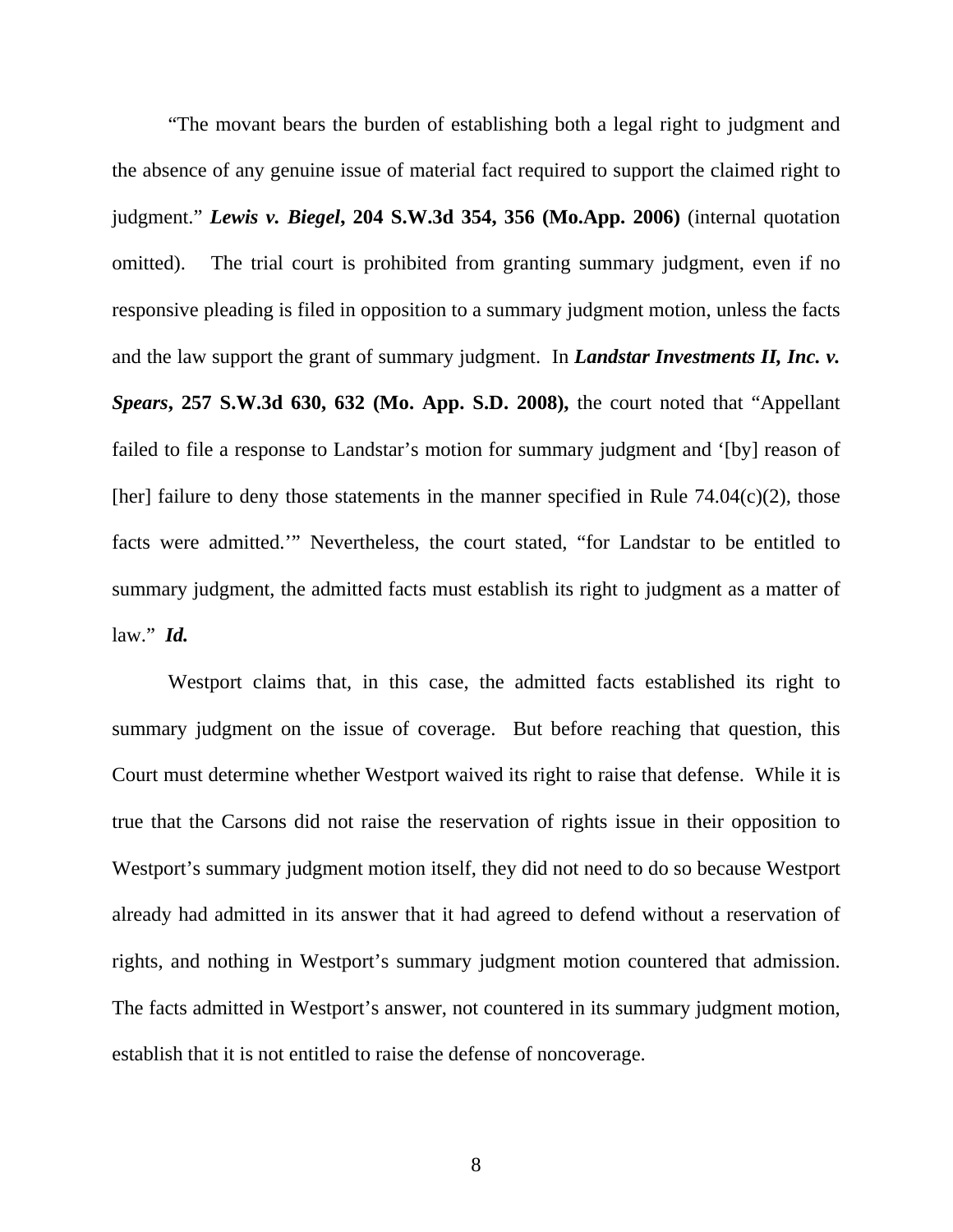Westport argues that it nonetheless should not be bound by its agreement because it did not know at the time of its September 22 letter that ABC Tow and the Carsons had reached a section 537.065 settlement and that a trial had been held and judgment entered. It argues that, had it been aware of these events, it would not have offered to defend without a reservation of rights; hence, its waiver of coverage defenses was not knowing or intentional and should not be binding. This Court disagrees.

Westport had notice of the personal injury suit, and it was its duty to keep abreast of developments in it, including the scheduling of the trial and the court's entry of a judgment. Further, once it agreed to defend without a reservation of rights on September 22, 2006, Westport still had time to file a motion for new trial, as the docket entries show judgment was entered only a week earlier on September 14, 2006, *see* **Rule 78.04** (30 days to file motion for new trial or to amend judgment). <sup>[6](#page-8-0)</sup> Once the judgment became final, Westport had 10 days in which to file a timely appeal. **Rule 81.04**.

Westport apparently made no immediate effort to learn the status of the case; it did not learn of the judgment, therefore, until shortly before it was served with the garnishment action on October 16, 2006. Even at that point, Westport did not attempt to file a late notice of appeal, *see* **Rule 81.07**, or to file a motion to set aside the judgment, *see* **Rule 74.06**. Neither did it at any time attempt to notify ABC Tow that it was withdrawing its reservation of rights. Instead, it simply sat on any rights it may have had to raise the issue of notice in the underlying suit.

<span id="page-8-0"></span> $6$  Even were judgment considered to have been entered August 31, 2006, when the judge signed the motion, there was still at least a week in which to file a motion for new trial.